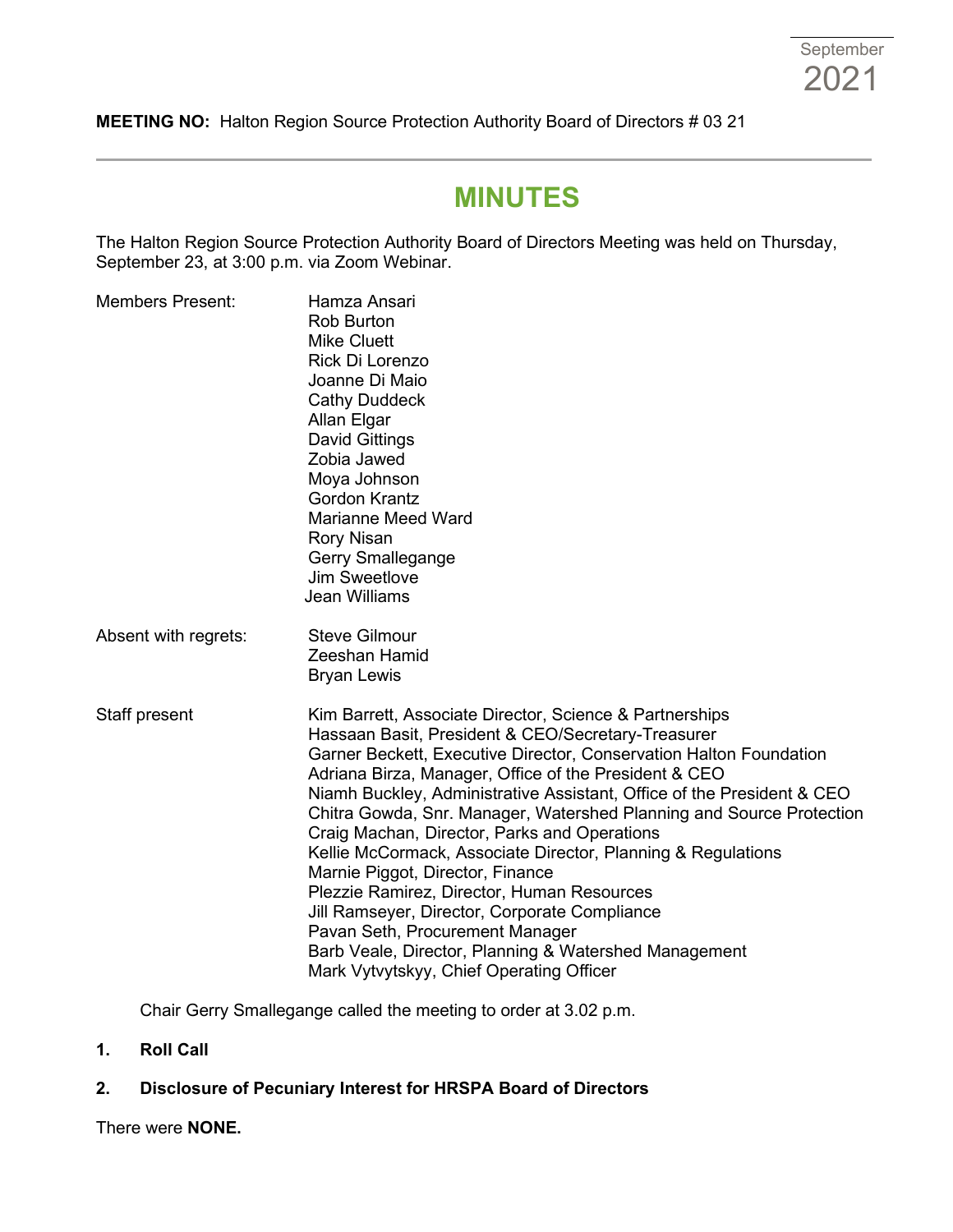### **3. Acceptance of Agenda**

| <b>HRSPA 03 01</b> | Moved by: Jean Williams  |
|--------------------|--------------------------|
|                    | Seconded by: Mike Cluett |

THAT the Agenda be **accepted as distributed.**

*Carried*

#### **4. Consent Items**

- 4.1 Approval of the Halton Region Source Protection Authority Board of Directors Meeting Minutes dated April 22, 2021
- 4.2. Source Water Protection Consultation (HRSPA 03 21 01)

The consent items **were adopted**.

### **5. IN CAMERA**

**HRSPA 03 02** Moved by: Jean Williams Seconded by: Cathy Duddeck

THAT the Halton Region Source Protection Authority Board of Directors **move In Camera.** 

#### *Carried*

5.1 Confidential Matter (HRSPA 03 21 02)

**HRSPA 03 03** Moved by: Jean Williams Seconded by: Moya Johnson

THAT the Halton Region Source Protection Authority Board of Directors **reconvene in public forum and that staff proceed as directed In Camera.**

*Carried*

### **6. Other Business**

There was **no** other business.

**7. Adjournment**

**HRSPA 03 04** Moved by: Jean Williams

THAT the Halton Region Source Protection Authority Board of Directors meeting **be adjourned at 3:09 p.m.**

*Carried*

Signed by: Hassaan Basit, President & CEO/Secretary-Treasurer